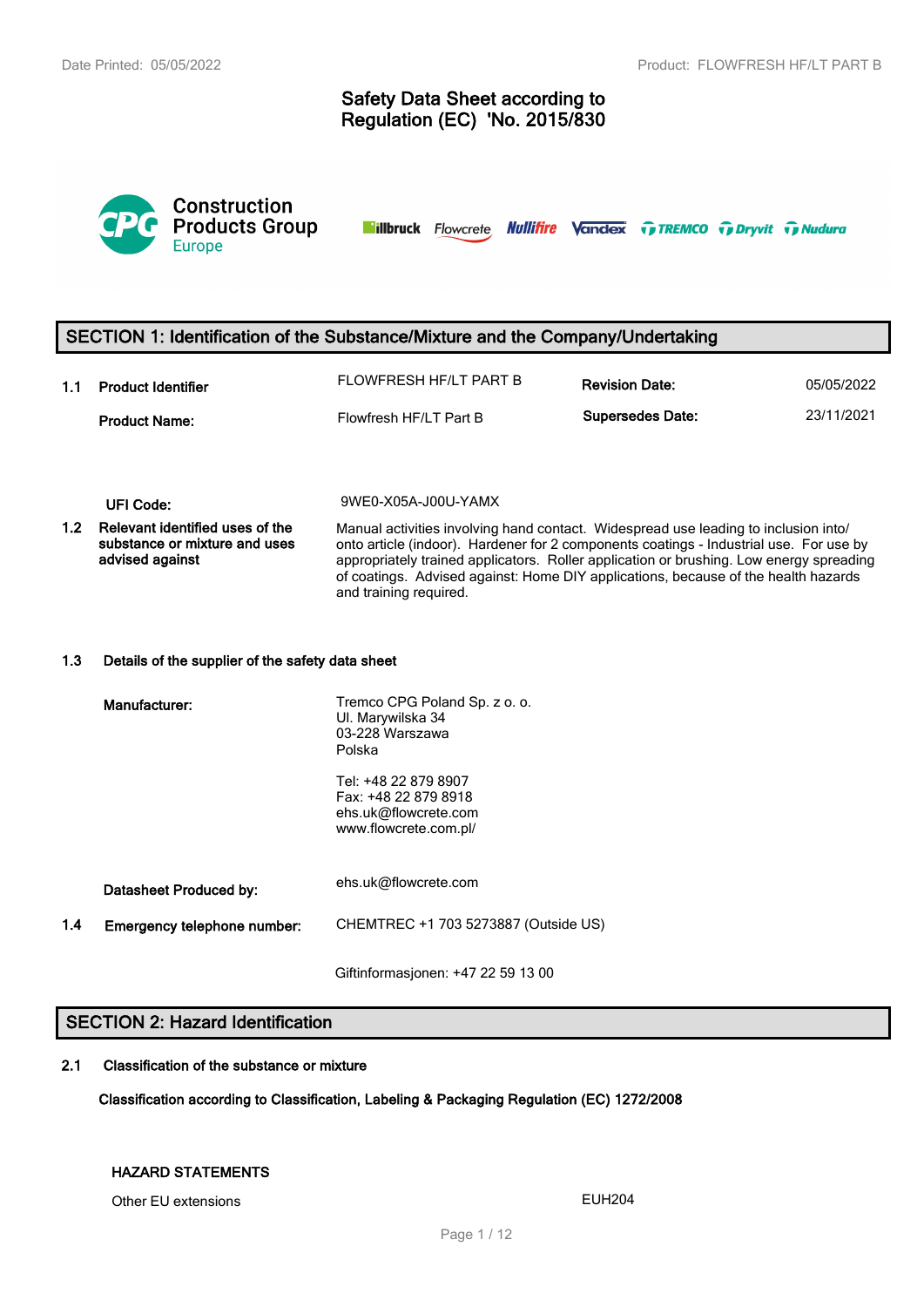Date Printed: 05/05/2022 **Product: FLOWFRESH HF/LT PART B** 

| Skin Irritation, category 2            | H315              |
|----------------------------------------|-------------------|
| Skin Sensitizer, category 1            | H317              |
| Eye Irritation, category 2             | H319              |
| Acute Toxicity, Inhalation, category 4 | H332              |
| Respiratory Sensitizer, category 1     | H <sub>3</sub> 34 |
| STOT, single exposure, category 3, RTI | H335              |
| Carcinogenicity, category 2            | H <sub>351</sub>  |
| STOT, repeated exposure, category 2    | H373              |
|                                        |                   |

### **2.2 Label elements**

### **Symbol(s) of Product**



### **Signal Word**

Danger

### **Named Chemicals on Label**

4,4'-Methylenediphenyl diisocyanate, 2,2'-Methylenediphenyl diisocyanate, Diphenylmethane-2,4'-diisocyanate, Isocyanic acid, polymethylenepolyphenylene ester, Methylenediphenyl diisocyanate

### **HAZARD STATEMENTS**

| Other EU extensions                    | <b>EUH204</b>    | Contains isocyanates. May produce an allergic reaction.                                             |
|----------------------------------------|------------------|-----------------------------------------------------------------------------------------------------|
| Skin Irritation, category 2            | H315             | Causes skin irritation.                                                                             |
| Skin Sensitizer, category 1            | H317             | May cause an allergic skin reaction.                                                                |
| Eye Irritation, category 2             | H319             | Causes serious eye irritation.                                                                      |
| Acute Toxicity, Inhalation, category 4 | H332             | Harmful if inhaled.                                                                                 |
| Respiratory Sensitizer, category 1     | H334             | May cause allergy or asthma symptoms or breathing<br>difficulties if inhaled.                       |
| STOT, single exposure, category 3, RTI | H335             | May cause respiratory irritation.                                                                   |
| Carcinogenicity, category 2            | H351             | Suspected of causing cancer.                                                                        |
| STOT, repeated exposure, category 2    | H373             | May cause damage to organs through prolonged or repeated<br>exposure.                               |
| <b>PRECAUTION PHRASES</b>              |                  |                                                                                                     |
|                                        | P260             | Do not breathe dust/fume/gas/mist/vapours/spray.                                                    |
|                                        | P280             | Wear protective gloves/protective clothing/eye protection/<br>face protection.                      |
|                                        | P284             | Wear respiratory protection.                                                                        |
|                                        | P <sub>285</sub> | In case of inadequate ventilation wear respiratory protection.                                      |
|                                        | P302+352         | IF ON SKIN: Wash with plenty of soap and water.                                                     |
|                                        | P304+340         | IF INHALED: Remove victim to fresh air and keep at rest in a<br>position comfortable for breathing. |
|                                        | P305+351+338     | IF IN EYES: Rinse cautiously with water for several minutes.                                        |
|                                        |                  | Remove contact lenses, if present and easy to do so.<br>Continue rinsing.                           |
|                                        | P308+313         | IF exposed or concerned: Get medical advice/attention.                                              |
|                                        | P314             | Get medical advice/attention if you feel unwell.                                                    |
|                                        | <b>D333+313</b>  | If skin irritation or rash occurs: Get medical advice/attention                                     |

P333+313 If skin irritation or rash occurs: Get medical advice/attention. P341 If breathing is difficult, remove victim to fresh air and keep at rest in a position comfortable for breathing. P342+311 If experiencing respiratory symptoms: Call a POISON

CENTER or doctor/physician.

### **2.3 Other hazards**

No Information

### **Results of PBT and vPvB assessment:**

The product does not meet the criteria for PBT/VPvB in accordance with Annex XIII.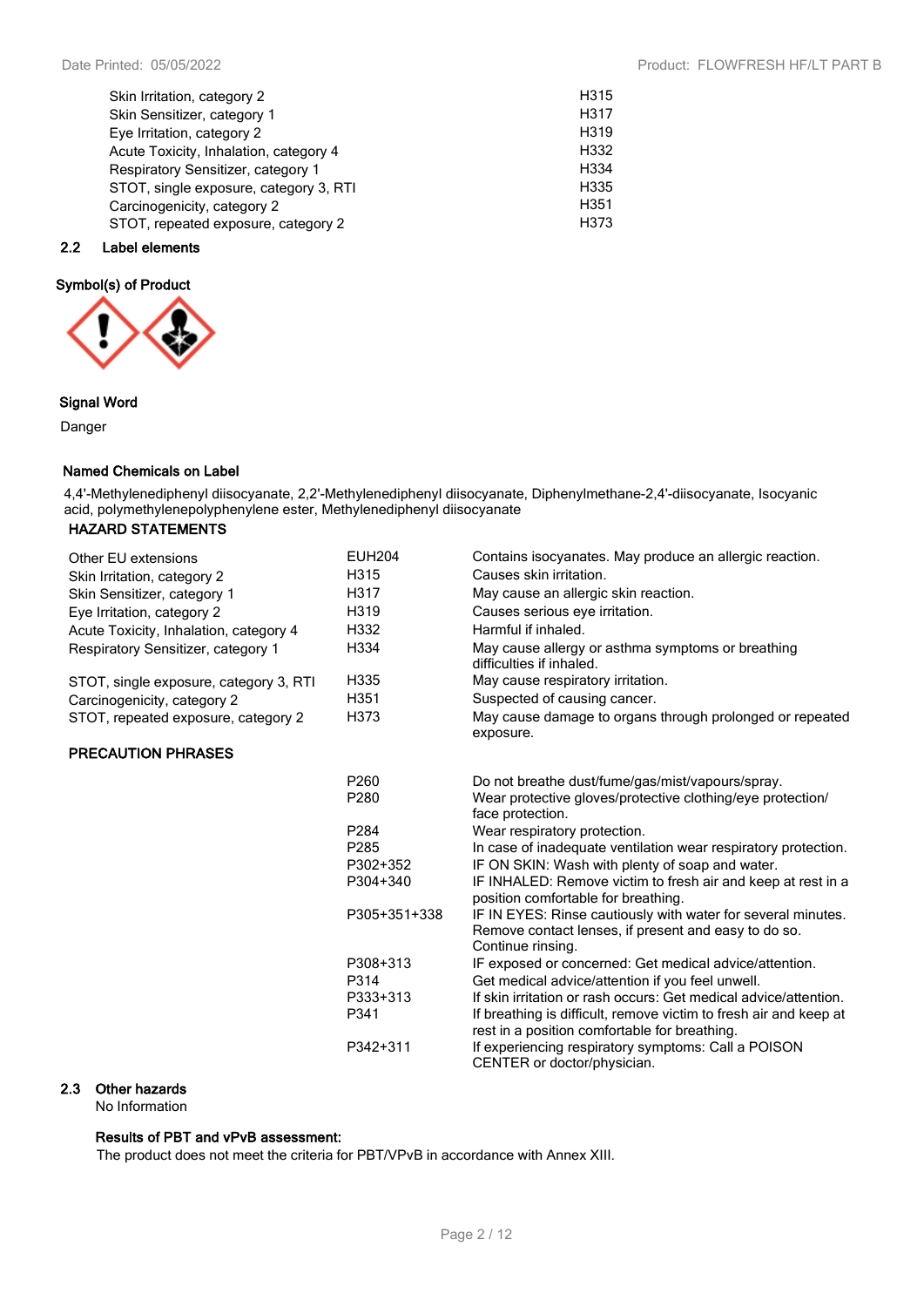# **SECTION 3: Composition/Information On Ingredients**

### **3.2 Mixtures**

| <b>Hazardous ingredients</b>                            |             |            |                      |                                      |                                                                                                                                     |
|---------------------------------------------------------|-------------|------------|----------------------|--------------------------------------|-------------------------------------------------------------------------------------------------------------------------------------|
| Name According to EEC                                   | EINEC No.   | CAS-No.    | $\frac{9}{6}$        | <b>Classifications</b>               |                                                                                                                                     |
| Isocyanic acid,<br>polymethylenepolyphen<br>ylene ester | - (Polymer) | 9016-87-9  | $50 - 75$            | H315-317-319-332-334-<br>335-351-373 | Acute Tox. 4 Inhalation,<br>Carc. 2, Eye Irrit. 2,<br>Resp. Sens. 1, Skin<br>Irrit. 2, Skin Sens. 1,<br>STOT RE 2, STOT SE<br>3 RTI |
| 4,4'-Methylenediphenyl<br>diisocyanate                  | 202-966-0   | 101-68-8   | $10 - 25$            | H315-317-319-332-334-<br>335-351-373 | Acute Tox. 4 Inhalation,<br>Carc. 2, Eye Irrit. 2,<br>Resp. Sens. 1, Skin<br>Irrit. 2, Skin Sens. 1,<br>STOT RE 2, STOT SE<br>3 RTI |
| Methylenediphenyl<br>diisocyanate                       | 247-714-0   | 26447-40-5 | $10 - 25$            | H315-317-319-332-334-<br>335-351-373 | Acute Tox. 4 Inhalation,<br>Carc. 2, Eye Irrit. 2,<br>Resp. Sens. 1, Skin<br>Irrit. 2, Skin Sens. 1,<br>STOT RE 2, STOT SE<br>3 RTI |
| Diphenylmethane-2,4'-<br>diisocyanate                   | 227-534-9   | 5873-54-1  | $10 - 25$            | H315-317-319-332-334-<br>335-351-373 | Acute Tox. 4 Inhalation,<br>Carc. 2, Eye Irrit. 2,<br>Resp. Sens. 1, Skin<br>Irrit. 2, Skin Sens. 1,<br>STOT RE 2, STOT SE<br>3 RTI |
| 2,2'-Methylenediphenyl<br>diisocyanate                  | 219-799-4   | 2536-05-2  | $0.1 - 1.0$          | H315-317-319-332-334-<br>335-351-373 | Acute Tox. 4 Inhalation,<br>Carc. 2, Eye Irrit. 2,<br>Resp. Sens. 1, Skin<br>Irrit. 2, Skin Sens. 1,<br>STOT RE 2, STOT SE<br>3 RTI |
| CAS-No.                                                 | M-Factors   |            | <b>REACH Reg No.</b> |                                      |                                                                                                                                     |

| 9016-87-9  | Not required     |
|------------|------------------|
| 101-68-8   | 01-2119457014-47 |
| 26447-40-5 |                  |
| 5873-54-1  | 01-2119480143-45 |
| 2536-05-2  | 01-2119927323-43 |

**Additional Information:** The text for CLP Hazard Statements shown above (if any) is given in Section 16.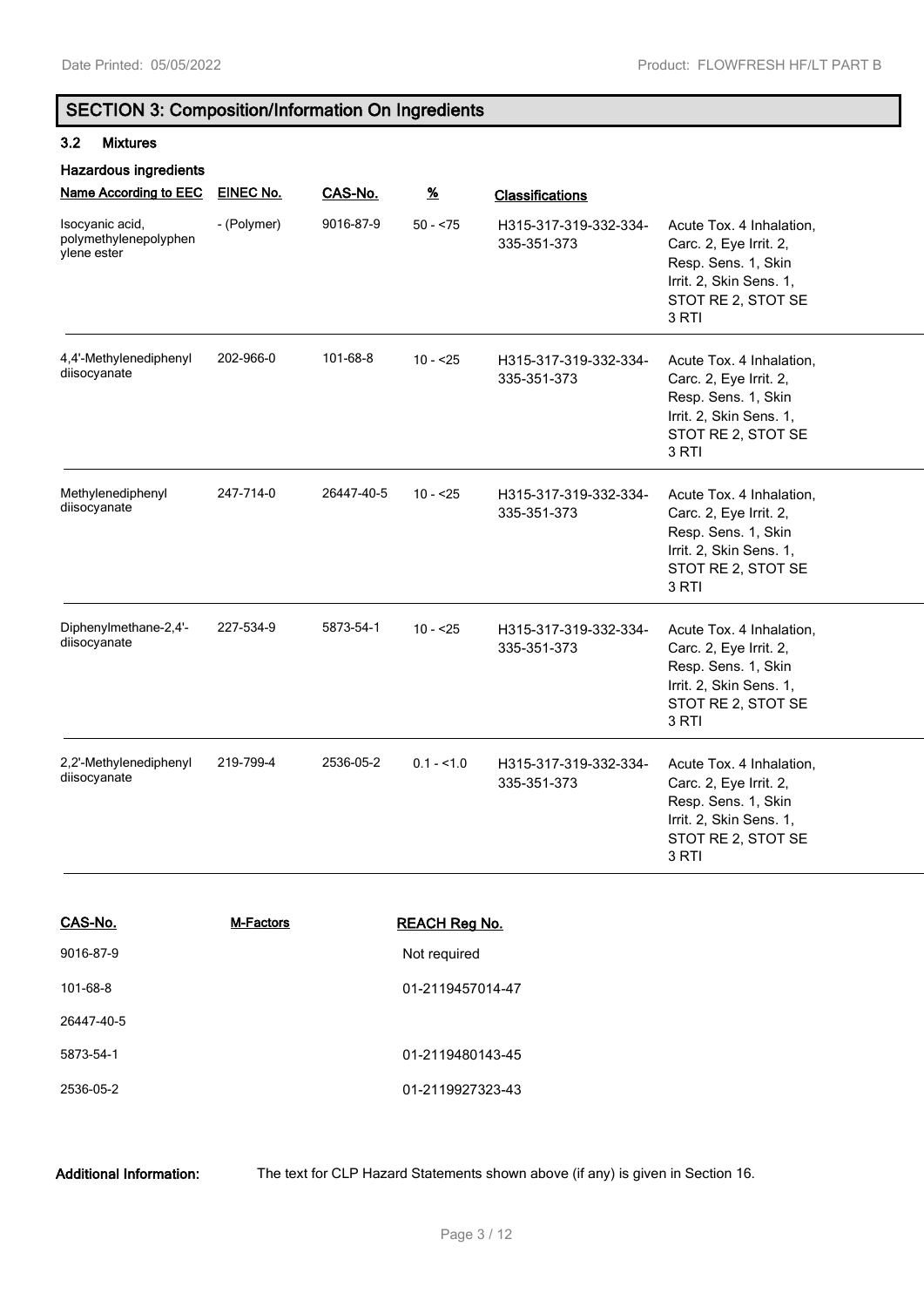# **SECTION 4: First-aid Measures**

### **4.1 Description of First Aid Measures**

**GENERAL NOTES:** When symptoms persist or in all cases of doubt seek medical advice. Show this safety data sheet to the doctor in attendance. Remove contaminated clothing and shoes.

**AFTER INHALATION:** Move to fresh air. Consult a physician after significant exposure. Keep respiratory tract clear. Remove person to fresh air. If signs/symptoms continue, get medical attention.

**AFTER SKIN CONTACT:** Use a mild soap if available. Wash off immediately with soap and plenty of water while removing all contaminated clothes and shoes. If skin irritation persists, call a physician.

**AFTER EYE CONTACT:** Keep eye wide open while rinsing. Rinse immediately with plenty of water, also under the eyelids, for at least 15 minutes. Remove contact lenses. If eye irritation persists, consult a specialist.

**AFTER INGESTION:** Gently wipe or rinse the inside of the mouth with water. Do NOT induce vomiting. Never give anything by mouth to an unconscious person. If swallowed, DO NOT induce vomiting unless directed to do so by medical personnel.

#### **Self protection of the first aider:**

No action shall be taken involving any personal risk or without suitable training. It may be dangerous to the person providing aid to give mouth-to-mouth resuscitation. Wash contaminated clothing thoroughly with water before removing it, or wear gloves.

#### **4.2 Most important symptoms and effects, both acute and delayed**

No Information

#### **4.3 Indication of any immediate medical attention and special treatment needed**

No information available on clinical testing and medical monitoring. Specific toxicological information on substances, if available, can be found in section 11.

### **SECTION 5: Fire-fighting Measures**

#### **5.1 Extinguishing Media:**

Dry Chemical, Foam, Water Fog

**FOR SAFETY REASONS NOT TO BE USED:** Alcohol, Alcohol based solutions, any other media not listed above.

### **5.2 Special hazards arising from the substance or mixture**

No Information

#### **5.3 Advice for firefighters**

Use water spray to cool unopened containers. Fire will produce dense black smoke containing hazardous combustion products (see section 10). In the event of fire, wear self-contained breathing apparatus. High volume water jet. Hazardous decomposition products formed under fire conditions. Collect contaminated fire extinguishing water separately. This must not be discharged into drains. Use water spray, alcohol-resistant foam, dry chemical or carbon dioxide.

### **SECTION 6: Accidental Release Measures**

#### **6.1 Personal precautions, protective equipment and emergency procedures**

Ensure adequate ventilation. Use personal protective equipment. Keep people away from and upwind of spill/leak.

#### **6.2 Environmental precautions**

Do not allow material to contaminate ground water system. Prevent product from entering drains. Keep the container open.

#### **6.3 Methods and material for containment and cleaning up**

Prevent further leakage or spillage if safe to do so. Contain spillage, soak up with non-combustible absorbent material, (e.g. sand, earth, diatomaceous earth, vermiculite) and transfer to a container for disposal according to local / national regulations (see section 13). After cleaning, flush away traces with water. Refer to protective measures listed in sections 7 and 8.

#### **6.4 Reference to other sections**

**FURTHER INSTRUCTIONS:** Please refer to EU disposal requirements or country specific disposal requirements for this material. See Section 13 for further information.

# **SECTION 7: Handling and Storage**

### **7.1 Precautions for safe handling**

Use only in area provided with appropriate exhaust ventilation. Provide sufficient air exchange and/or exhaust in work rooms. Wear personal protective equipment. Do not breathe vapours or spray mist. Persons with a history of skin sensitisation problems or asthma, allergies, chronic or recurrent respiratory disease should not be employed in any process in which this preparation is being used.

Repeated or prolonged skin contact may cause skin irritation and/or dermatitis and sensitization of susceptible persons. In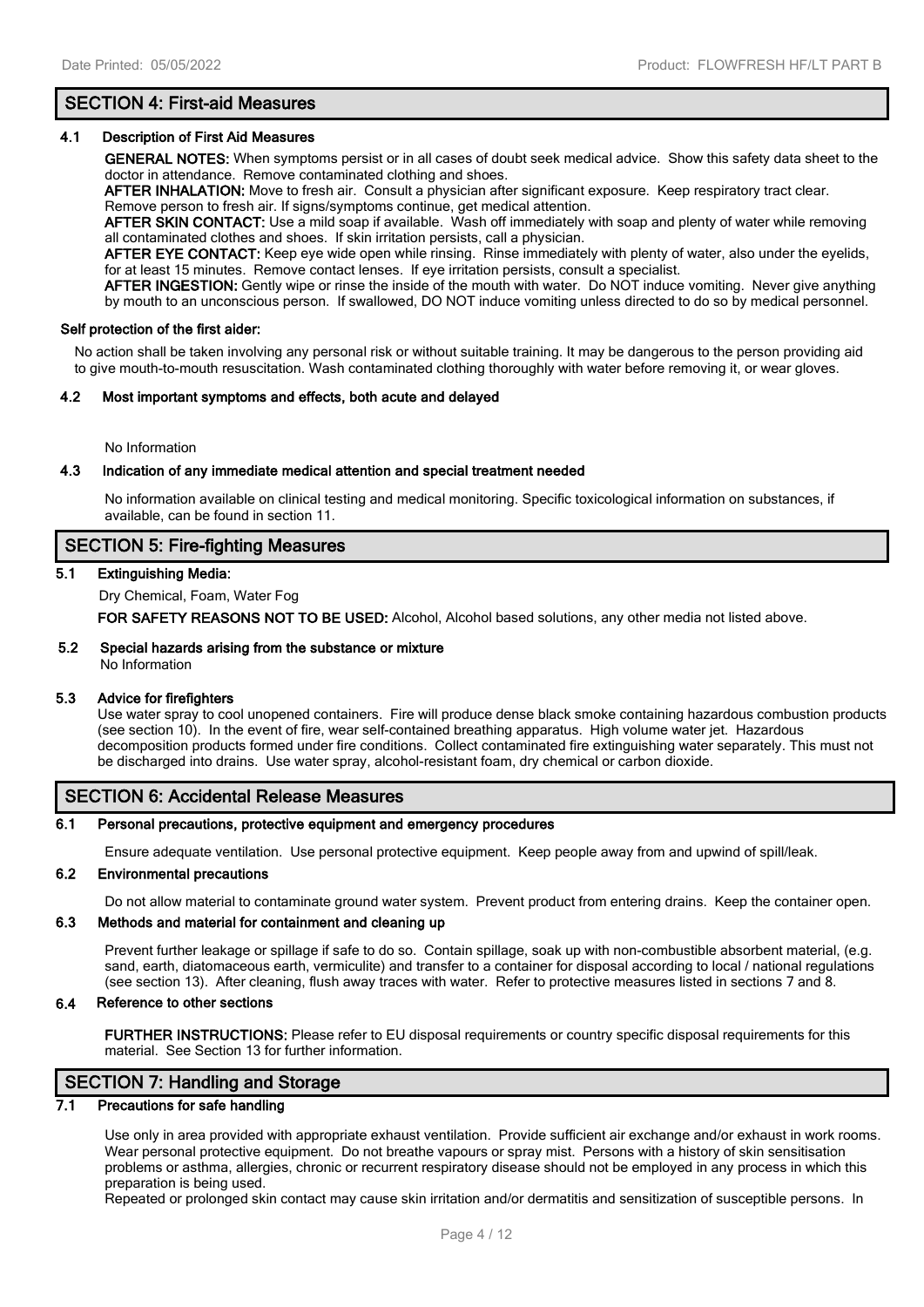the case of sensitisation to any of the ingredients, it is inadvisable to work with the product. Handle in accordance with good industrial hygiene and safety practice. Keep working clothes separately. Keep away from food, drink and animal feedingstuffs. Wash hands before breaks and at the end of workday. When using, do not eat, drink or smoke. Wash hands and face before breaks and immediately after handling the product.

### **7.2 Conditions for safe storage, including any incompatibilities**

**CONDITIONS TO AVOID:** Avoid temperatures above 40 °C, direct sunlight and contact with sources of heat. Do not freeze. Avoid dust accumulation in enclosed space.

**STORAGE CONDITIONS:** Store in original container. Keep container tightly closed in a dry and well-ventilated place. Store at room temperature in the original container. Keep locked up or in an area accessible only to qualified or authorised persons. Keep container closed when not in use. Store in a dry, well ventilated place away from sources of heat, ignition and direct sunlight.

### **7.3 Specific end use(s)**

For use at application temperatures 10 - 25°C. The mixing and application to be in accordance with the technical data sheets.

### **SECTION 8: Exposure Controls/Personal Protection**

### **8.1 Control parameters**

### **Ingredients with Occupational Exposure Limits (UK WELS)**

| <b>Name</b>                                                  | CAS-No.    | <b>LTEL ppm</b>                          | STEL ppm | STEL mg/m3 | LTEL mg/m3 |
|--------------------------------------------------------------|------------|------------------------------------------|----------|------------|------------|
| Isocyanic acid, polymethylenepolyphenylene9016-87-9<br>ester |            |                                          |          | 0.07       | 0.02       |
| 4,4'-Methylenediphenyl diisocyanate                          | 101-68-8   |                                          |          | 0.07       | 0.02       |
| Methylenediphenyl diisocyanate                               | 26447-40-5 |                                          |          |            | 0.02       |
| Diphenylmethane-2,4'-diisocyanate                            | 5873-54-1  |                                          |          | 0.07       | 0.02       |
| 2,2'-Methylenediphenyl diisocyanate                          | 2536-05-2  |                                          |          |            |            |
| <b>Name</b>                                                  | CAS-No.    | <b>OEL Note</b>                          |          |            |            |
| Isocyanic acid,<br>polymethylenepolyphenylene ester          |            | 9016-87-9 Isocyanates, all (as -<br>NCO) |          |            |            |
| 4,4'-Methylenediphenyl diisocyanate                          | 101-68-8   | Isocyanates, all (as -<br>NCO)           |          |            |            |
| Methylenediphenyl diisocyanate                               | 26447-40-5 |                                          |          |            |            |
| Diphenylmethane-2,4'-diisocyanate                            | 5873-54-1  | Isocyanates, all (as -<br>NCO)           |          |            |            |
| 2.2'-Methylenediphenyl diisocyanate                          | 2536-05-2  |                                          |          |            |            |

**FURTHER ADVICE:** Refer to the regulatory exposure limits for the workforce enforced in each country. Some components may not have been classified under the EU CLP Regulation.

### **8.2 Exposure controls**

#### **Personal Protection**

**RESPIRATORY PROTECTION:** In case of insufficient ventilation wear suitable respiratory equipment. Respirator with a vapor filter.

**EYE PROTECTION:** Eye wash bottle with pure water. Safety goggles. Tightly fitting safety goggles. Safety glasses with side-shields conforming to EN 166.

**HAND PROTECTION:** Isocyanates can harden gloves and increase the risk of their splitting. Gloves should be discarded and replaced if there is any indication of degradation or chemical breakthrough. Impervious gloves. Take note of the information given by the producer concerning permeability and break through times, and of special workplace conditions (mechanical strain, duration of contact). Long sleeved clothing. Remove and wash contaminated clothing before re-use. Remove contaminated clothing and protective equipment before entering eating areas.

#### **OTHER PROTECTIVE EQUIPMENT:** No Information

**ENGINEERING CONTROLS:** At temperatures below 40°C, provide a good standard of general ventilation (not less than 5 air changes per hour). At temperatures over 40°C - and always if sprayed - exhaust ventilation is required. Avoid contact with skin, eyes and clothing. Ensure adequate ventilation, especially in confined areas.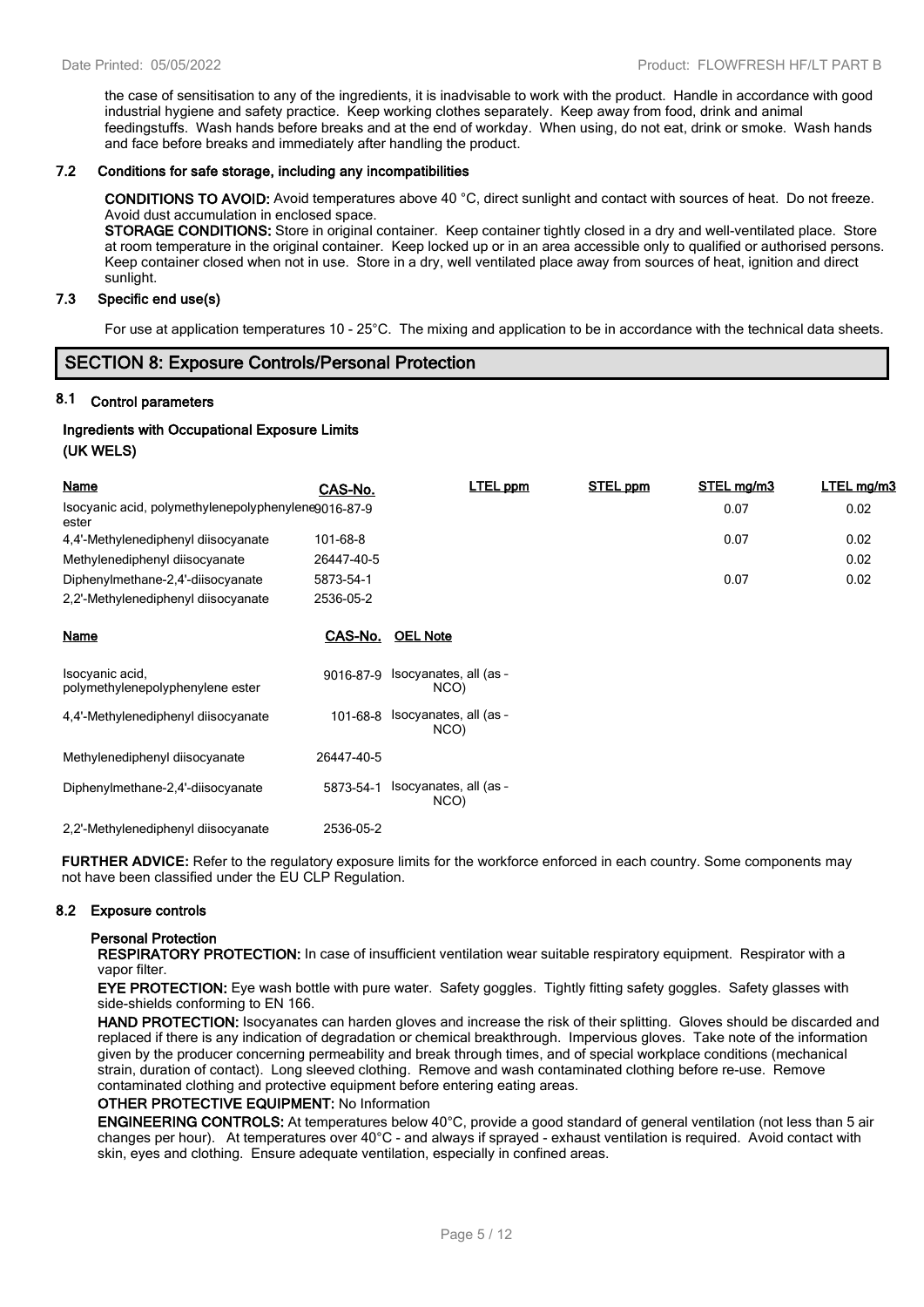# **Chemical Name:**

Isocyanic acid, polymethylenepolyphenylene ester

| EC No.:     | CAS-No.:  |
|-------------|-----------|
| - (Polymer) | 9016-87-9 |

### **DNELs - Derived no effect level**

|            | <b>Workers</b>       |                      |                         |                       | <b>Consumers</b>        |                         |                        |                          |
|------------|----------------------|----------------------|-------------------------|-----------------------|-------------------------|-------------------------|------------------------|--------------------------|
| Route of   | Acute effect         | Acute effects        | Chronic                 | Chronic effects       | Acute effect            | Acute effects           | Chronic                | Chronic effects          |
| Exposure   | local                | systemic             | effects local           | systemic              | local                   | systemic                | effects local          | systemic                 |
| Oral       | Not required         |                      |                         |                       |                         | 20 mg/kg bw/            |                        |                          |
|            |                      |                      |                         |                       |                         | dav                     |                        |                          |
| Inhalation | $0.1 \text{ mg/m}$ 3 | $0.1 \text{ mg/m}$ 3 | $0.05 \,\mathrm{mg/m3}$ | $0.05 \text{ mg/m}$ 3 | $0.05 \,\mathrm{mg/m3}$ | $0.05 \,\mathrm{mg/m3}$ | $0.025 \text{ mg/m}$ 3 | $0.025 \,\mathrm{mg/m3}$ |
| Dermal     | $27.8 \text{ mg/kg}$ |                      |                         |                       | $17.2 \text{ mg/cm2}$   | 25 mg/kg bw/            | 25 mg/kg bw/           |                          |
|            | bw/dav               |                      |                         |                       |                         | day                     | day                    |                          |

### **PNEC's - Predicted no effect concentration**

| Environmental protection target    | <b>PNEC</b> |
|------------------------------------|-------------|
| Fresh water                        | 1 mg/l      |
| Fresh water sediments              |             |
| Marine water                       | $0.1$ mg/l  |
| Marine sediments                   |             |
| Food chain                         |             |
| Microorganisms in sewage treatment | l mg/l      |
| soil (agricultural)                | l mg/kg     |
| Air                                |             |

### **Chemical Name:**

4,4'-Methylenediphenyl diisocyanate

| CAS-No.: |
|----------|
| 101-68-8 |
|          |

### **DNELs - Derived no effect level**

|            |                         |                         | <b>Workers</b>        |                       | Consumers                |                               |                        |                           |
|------------|-------------------------|-------------------------|-----------------------|-----------------------|--------------------------|-------------------------------|------------------------|---------------------------|
| Route of   | Acute effect            | Acute effects           | Chronic               | Chronic effects       | Acute effect             | Acute effects                 | Chronic                | Chronic effects           |
| Exposure   | local                   | systemic                | ' effects local       | systemic              | local                    | svstemic                      | effects local          | svstemic                  |
| Oral       | Not required            |                         |                       |                       | 20 mg/kg bw/d            |                               |                        |                           |
| Inhalation | $0.1 \,\mathrm{mg/m^3}$ | $0.1 \,\mathrm{mq/m^3}$ | $0.05 \text{ ma/m}^3$ | $0.05 \text{ mg/m}^3$ | $0.05 \,\mathrm{mg/m^3}$ | $0.05$ ma/m <sup>3</sup>      | $0.025 \text{ ma/m}^3$ | $0.025$ mg/m <sup>3</sup> |
| Dermal     | $28.7 \text{ mg/cm}^2$  | 50 mg/kg bw/d           |                       |                       | 17.2 mg/cm <sup>2</sup>  | $\vert$ 25 mg/kg bw/d $\vert$ |                        |                           |

### **PNEC's - Predicted no effect concentration**

| Environmental protection target    | <b>PNEC</b> |
|------------------------------------|-------------|
| Fresh water                        | $>1$ mg/l   |
| Fresh water sediments              |             |
| Marine water                       | $>0.1$ mg/l |
| Marine sediments                   |             |
| Food chain                         |             |
| Microorganisms in sewage treatment | $>1$ mg/    |
| soil (agricultural)                | $>1$ mg/kg  |
| Air                                |             |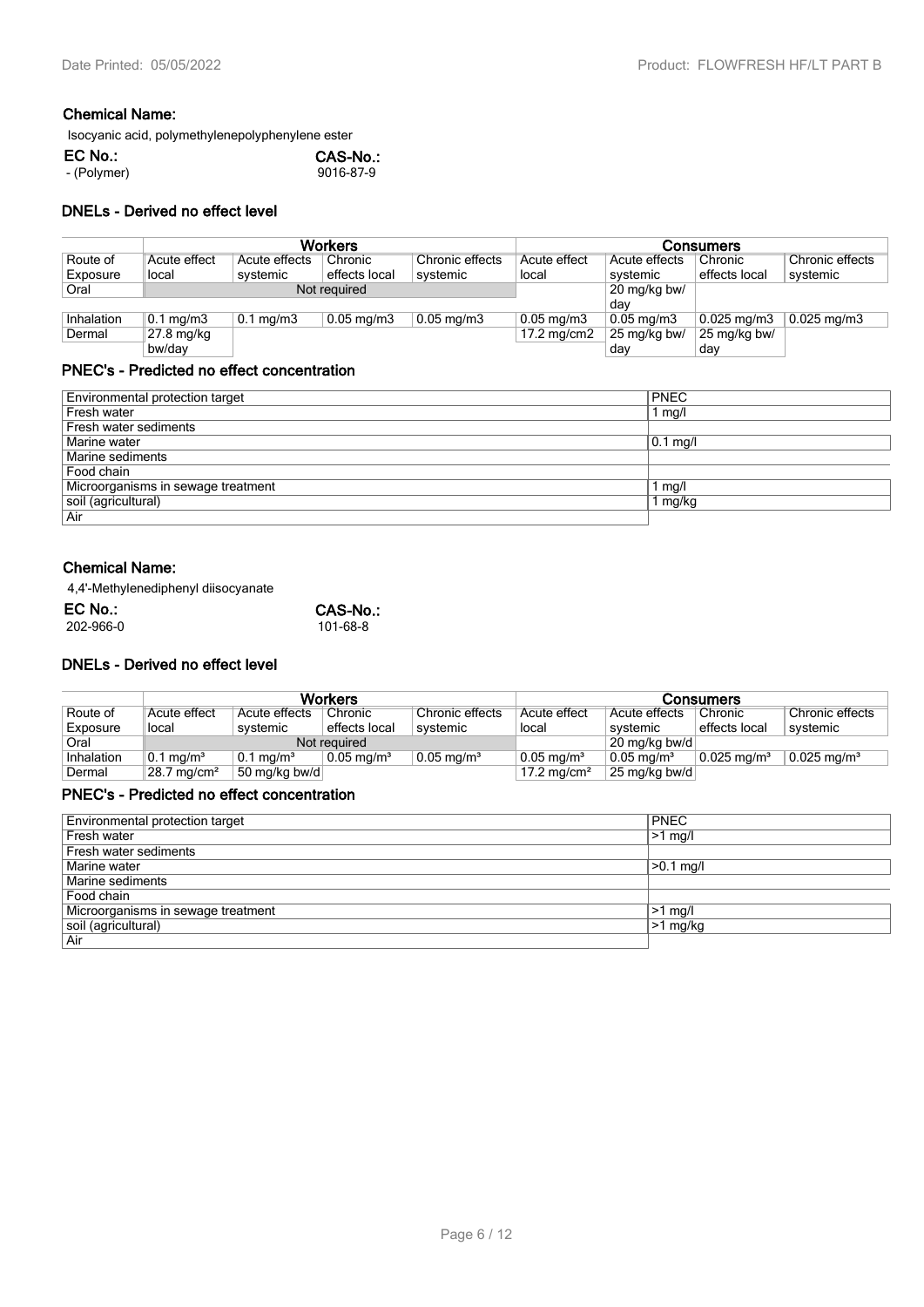# **Chemical Name:**

Diphenylmethane-2,4'-diisocyanate

| EC No.:   | CAS-No.:  |
|-----------|-----------|
| 227-534-9 | 5873-54-1 |

### **DNELs - Derived no effect level**

|            |                        |                      | <b>Workers</b>           |                       |                          |                          | Consumers                 |                           |
|------------|------------------------|----------------------|--------------------------|-----------------------|--------------------------|--------------------------|---------------------------|---------------------------|
| Route of   | Acute effect           | Acute effects        | Chronic                  | Chronic effects       | Acute effect             | Acute effects            | Chronic                   | Chronic effects           |
| Exposure   | local                  | systemic             | effects local            | systemic              | local                    | systemic                 | effects local             | systemic                  |
| Oral       |                        |                      | Not required             |                       |                          | $20 \text{ mg/kg}$ bw/d  |                           |                           |
| Inhalation | $0.1 \text{ mg/m}^3$   | $0.1 \text{ mg/m}^3$ | $0.05 \,\mathrm{mg/m^3}$ | $0.05 \text{ mg/m}^3$ | $0.05 \,\mathrm{mg/m^3}$ | $0.05 \,\mathrm{mq/m^3}$ | $0.025$ mg/m <sup>3</sup> | $0.025$ mg/m <sup>3</sup> |
| Dermal     | $28.7 \text{ mg/cm}^2$ | 50 mg/kg bw/d        |                          |                       | 17.2 mg/cm <sup>2</sup>  | $25 \text{ mg/kg}$ bw/d  |                           |                           |

### **PNEC's - Predicted no effect concentration**

| Environmental protection target    | <b>PNEC</b>   |
|------------------------------------|---------------|
| Fresh water                        | $>1$ mg/l     |
| Fresh water sediments              |               |
| Marine water                       | $>0.1$ mg/l   |
| Marine sediments                   |               |
| Food chain                         |               |
| Microorganisms in sewage treatment | $\geq 1$ mg/l |
| soil (agricultural)                | $>1$ mg/kg    |
| Air                                |               |

# **SECTION 9: Physical and Chemical Properties**

#### **9.1 Information on basic physical and chemical properties** Appearance:

| <b>Physical State</b>                           | Liguid         |
|-------------------------------------------------|----------------|
| Odor                                            | earthy, musty  |
| <b>Odor threshold</b>                           | Not determined |
| рH                                              | Not determined |
| Melting point / freezing point (°C)             | Not determined |
| Boiling point/range (°C)                        | N.D. - N.D.    |
| Flash Point, (°C)                               | 208            |
| <b>Evaporation rate</b>                         | Not determined |
| Flammability (solid, gas)                       | Not determined |
| Upper/lower flammability or explosive<br>limits | $999 - 0$      |
| <b>Vapour Pressure</b>                          | Not determined |
| <b>Vapour density</b>                           | Not determined |
| <b>Relative density</b>                         | ca. 1.21       |
| Solubility in / Miscibility with water          | slightly       |
| Partition coefficient: n-octanol/water          | Not determined |
| Auto-ignition temperature (°C)                  | Not determined |
| Decomposition temperature (°C)                  | Not determined |
| <b>Viscosity</b>                                | Not determined |
| <b>Explosive properties</b>                     | Not applicable |
| <b>Oxidising properties</b>                     | Not applicable |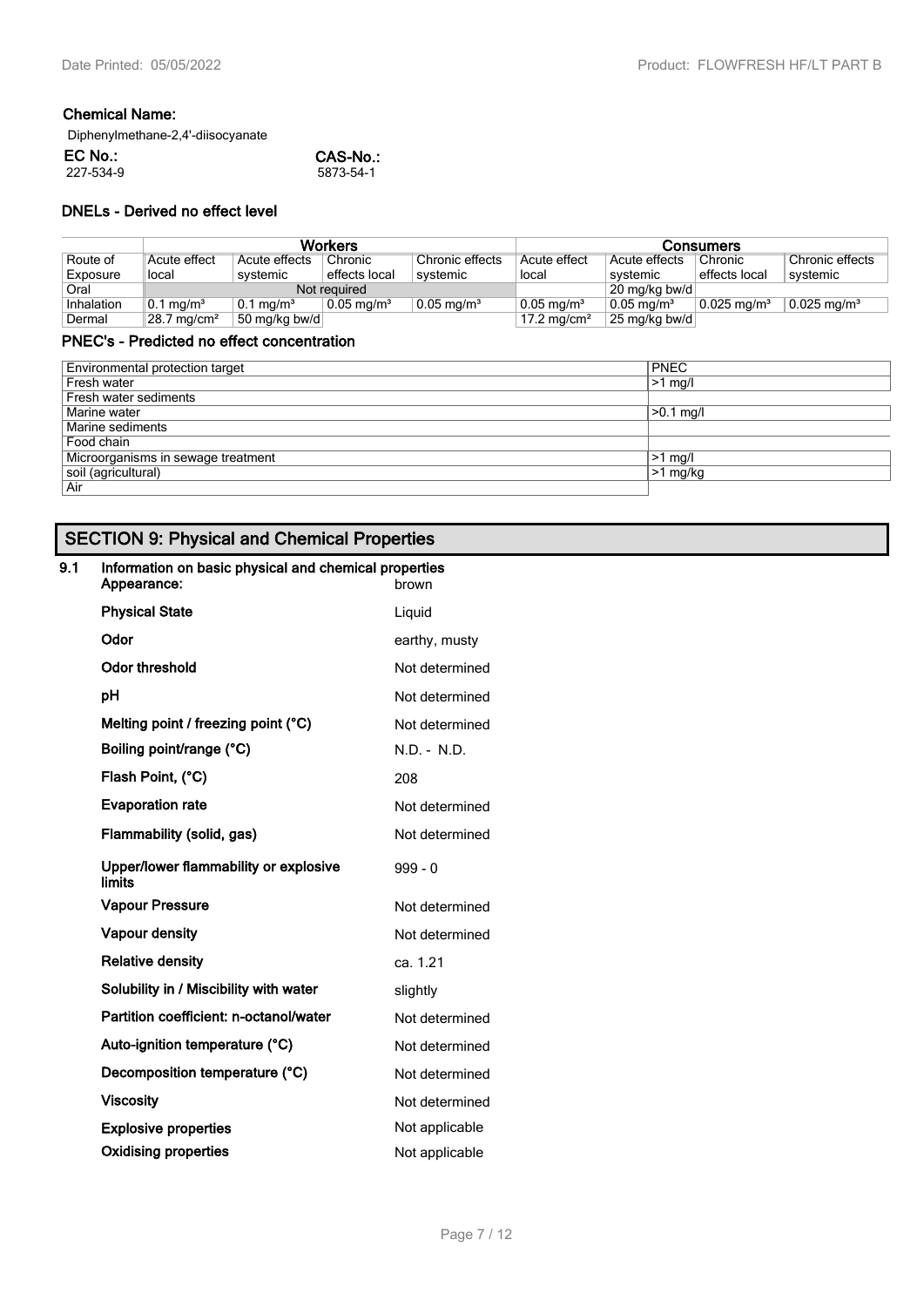# **9.2 Other information VOC Content g/l:**  $\leq$ 20 **Specific Gravity (g/cm3)** 0.120

## **SECTION 10: Stability and Reactivity**

#### **10.1 Reactivity**

No reactivity hazards known under normal storage and use conditions.

#### **10.2 Chemical stability**

Stable under recommended storage conditions. Container can be pressurized by carbon dioxide due to reaction with humid air and/or water. Stable under normal conditions.

#### **10.3 Possibility of hazardous reactions**

Polymerises at about 200°C with evolution of CO2. Hazardous polymerisation does not occur.

#### **10.4 Conditions to avoid**

Avoid temperatures above 40 °C, direct sunlight and contact with sources of heat. Do not freeze. Avoid dust accumulation in enclosed space.

#### **10.5 Incompatible materials**

Keep away from oxidising agents, strongly acid or alkaline materials, as well as of amines, alcohols and water. Amines and alcohols cause exothermic reactions.

### **10.6 Hazardous decomposition products**

In case of fire **hazardous decomposition products** may be produced such as**:** Carbon dioxide (CO2), carbon monoxide (CO), oxides of nitrogen (NOx), dense black smoke. Preparation reacts slowly with water resulting in evolution of CO2. Evolution of CO2 in closed containers causes overpressure and produces a risk of bursting.

## **SECTION 11: Toxicological Information**

#### **11.1 Information on toxicological effects**

| <b>Acute Toxicity:</b>     |                                                                                                                     |
|----------------------------|---------------------------------------------------------------------------------------------------------------------|
| Oral LD50:                 | No Information                                                                                                      |
|                            |                                                                                                                     |
| <b>Inhalation LC50:</b>    | No Information                                                                                                      |
| Irritation:                | Irritating to eyes and skin. Vapour/spray mist may irritate respiratory system and lungs.                           |
| Corrosivity:               | No information available.                                                                                           |
| Sensitization:             | May cause respiratory allergy and allergic contact eczema.                                                          |
| Repeated dose toxicity:    | No information available.                                                                                           |
| Carcinogenicity:           | Suspected of causing cancer by inhalation. This is of particular concern when in aerosol<br>form e.g. when sprayed. |
| Mutagenicity:              | No information available.                                                                                           |
| Toxicity for reproduction: | No information available.                                                                                           |
| STOT-single exposure:      | No information available.                                                                                           |
| STOT-repeated exposure:    | No information available.                                                                                           |
| <b>Aspiration hazard:</b>  | No information available.                                                                                           |

**If no information is available above under Acute Toxicity then the acute effects of this product have not been tested. Data on individual components are tabulated below:**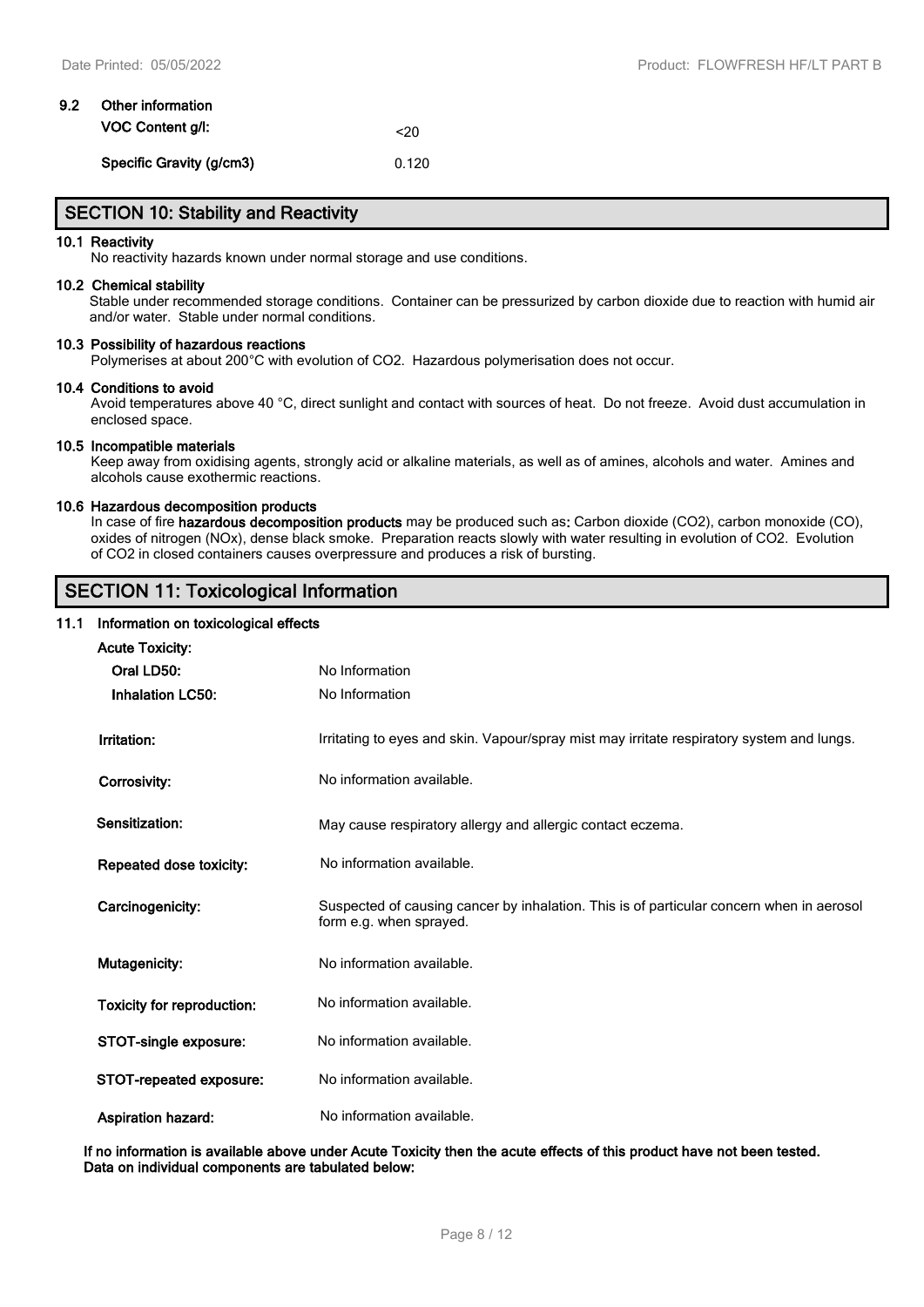| CAS-No.    | Name According to EEC                                  | Oral LD50                             | Dermal LD50                             | Vapor LC50           | Gas LC50 | Dust/Mist LC50   |
|------------|--------------------------------------------------------|---------------------------------------|-----------------------------------------|----------------------|----------|------------------|
| 9016-87-9  | Isocyanic acid.<br>polymethylenepolyphenylene<br>ester | >10000 mg/kg<br>(rat, OECD TG<br>401) | >9400 mg/kg<br>(rabbit, OECD TG<br>402) |                      |          | 1.5 mg/l $(ATE)$ |
| 101-68-8   | 4,4'-Methylenediphenyl<br>diisocyanate                 | >2000 mg/kg (rat)                     | >9400 mg/kg<br>(rabbit, OECD TG<br>402) |                      |          | 1.5 mg/l $(ATE)$ |
| 26447-40-5 | Methylenediphenyl<br>diisocyanate                      | 15000 mg/kg oral                      |                                         | 43 ppm vapor<br>4hrs | 0.000    | 0.000            |
| 5873-54-1  | Diphenylmethane-2,4'-<br>diisocyanate                  | >2000 mg/kg (rat)                     | >9400 mg/kg<br>(rabbit, OECD TG<br>402) |                      |          | 1.5 mg/l $(ATE)$ |
| 2536-05-2  | 2,2'-Methylenediphenyl<br>diisocyanate                 | > 15000 mg/kg<br>(rat)                |                                         | 370 mg/m3, 4 h       | 0.000    | 0.000            |

#### **Additional Information:**

In the case of sensitisation to any of the ingredients, it is inadvisable to work with the product. Repeated or prolonged skin contact may cause skin irritation and/or dermatitis and sensitization of susceptible persons. Persons allergic to isocyanates, and particularly those suffering from asthma or other respiratory conditions, should not work with isocyanates. Isocyanates may cause acute irritation and/or sensitisation of the respiratory system leading to tightness of the chest, wheeziness and an asthmatic condition.

### **SECTION 12: Ecological Information**

| 12.1    | Toxicity:                                   |                                                                                                                                                                                                                                                              |           |                  |  |
|---------|---------------------------------------------|--------------------------------------------------------------------------------------------------------------------------------------------------------------------------------------------------------------------------------------------------------------|-----------|------------------|--|
|         | EC50 48hr (Daphnia):                        | No information                                                                                                                                                                                                                                               |           |                  |  |
|         | $IC50$ 72hr (Algae):                        | No information                                                                                                                                                                                                                                               |           |                  |  |
|         | LC50 96hr (fish):                           | No information                                                                                                                                                                                                                                               |           |                  |  |
|         | 12.2 Persistence and degradability:         | The polyurea produced on contact with water is insoluble, inert, and<br>nonbiodegradable. In air, the predominant degredation process is predicted to<br>be a relatively rapid OH radical attack, by calculation and by analogy with related<br>isocyanates. |           |                  |  |
|         | 12.3 Bioaccumulative potential:             | No information                                                                                                                                                                                                                                               |           |                  |  |
|         | 12.4 Mobility in soil:                      | No information                                                                                                                                                                                                                                               |           |                  |  |
|         | 12.5 Results of PBT and vPvB<br>assessment: | The product does not meet the criteria for PBT/VPvB in accordance with Annex XIII.                                                                                                                                                                           |           |                  |  |
|         | 12.6 Other adverse effects:                 | No information                                                                                                                                                                                                                                               |           |                  |  |
| CAS-No. | <b>Name According to EEC</b>                | <b>EC50 48hr</b>                                                                                                                                                                                                                                             | IC50 72hr | <b>LC50 96hr</b> |  |

| 9016-87-9<br>101-68-8 | Isocyanic acid, polymethylenepolyphenylene<br>ester<br>4.4'-Methylenediphenyl diisocyanate | >1000 mg/l (24 h)<br>OECD 202<br>$> 1000$ mg/l (24h)<br>OECD 202 | >1640 mg/l OECD 201<br>> 1640 mg/l OECD 201 | >1000 mg/l (Danio rerio)<br>OECD <sub>203</sub><br>> 1000 mg/l (danio rerio)<br>OECD <sub>203</sub> |
|-----------------------|--------------------------------------------------------------------------------------------|------------------------------------------------------------------|---------------------------------------------|-----------------------------------------------------------------------------------------------------|
| 26447-40-5            | Methylenediphenyl diisocyanate                                                             | No information                                                   | No information                              |                                                                                                     |
| 5873-54-1             | Diphenylmethane-2,4'-diisocyanate                                                          | >1000 mg/l OECD 202                                              | >1640 mg/l OECD 201                         | >1000 mg/l (danio rerio)<br>OECD <sub>203</sub>                                                     |
| 2536-05-2             | 2.2'-Methylenediphenyl diisocyanate                                                        | No information                                                   | No information                              | No information                                                                                      |

# **SECTION 13: Disposal Considerations**

**13.1 WASTE TREATMENT METHODS:** Dispose of as hazardous waste in compliance with local and national regulations. If recycling is not practicable, dispose of in compliance with local regulations. Container hazardous when empty. Empty containers should be taken to an approved waste handling site for recycling or disposal. The product should not be allowed to enter drains, water courses or the soil.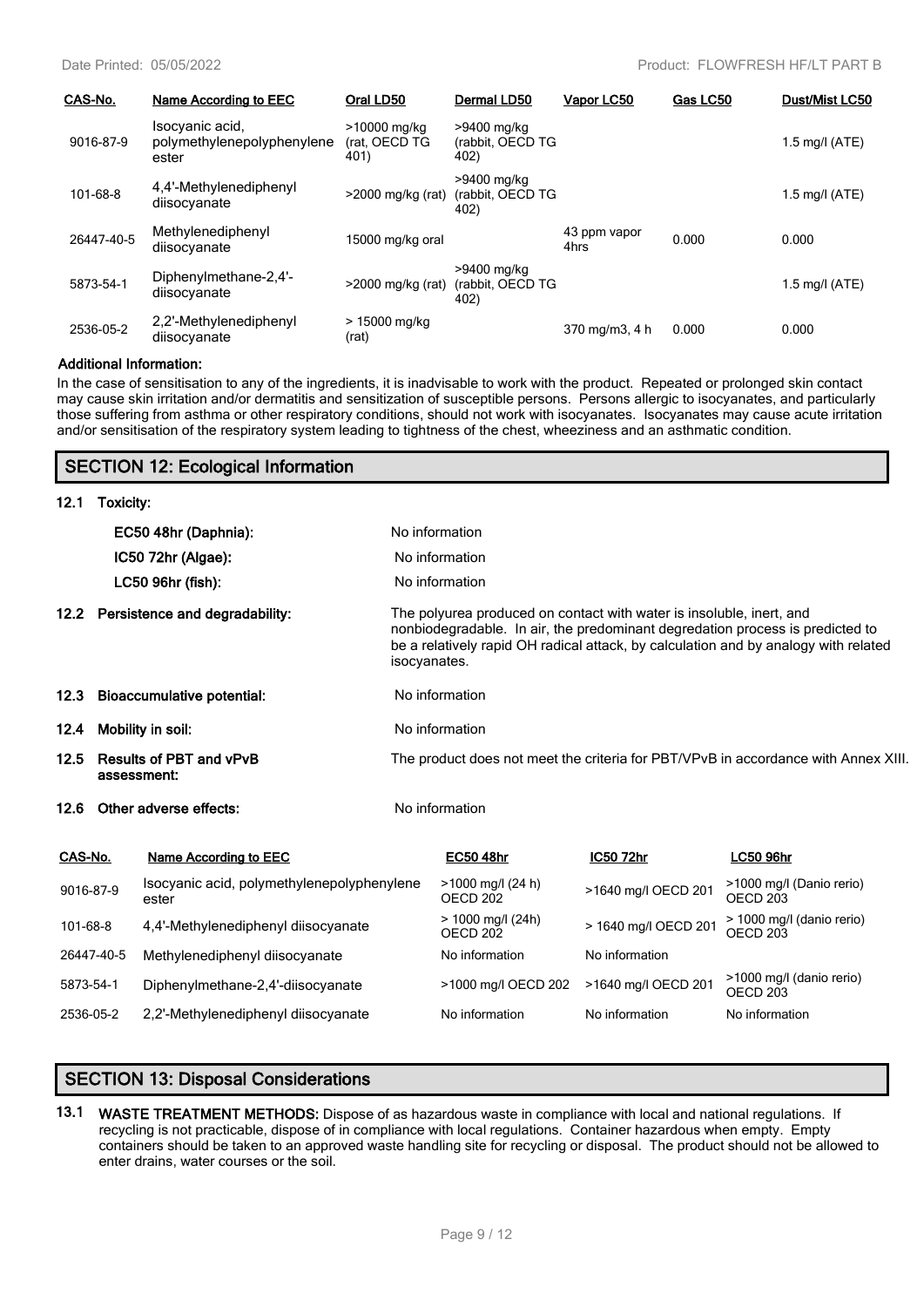| <b>European Waste Code:</b>  | 080501 |
|------------------------------|--------|
| <b>Packaging Waste Code:</b> | 150110 |

|      | <b>SECTION 14: Transport Information</b>                                    |                                                                                  |  |  |  |
|------|-----------------------------------------------------------------------------|----------------------------------------------------------------------------------|--|--|--|
| 14.1 | UN number                                                                   | Not applicable                                                                   |  |  |  |
|      | 14.2 UN proper shipping name                                                | Not regulated for transport according to ADR/RID, IMDG, and IATA<br>regulations. |  |  |  |
|      | <b>Technical name</b>                                                       | Not applicable                                                                   |  |  |  |
|      | 14.3 Transport hazard class(es)                                             | Not applicable                                                                   |  |  |  |
|      | Subsidiary shipping hazard                                                  | Not applicable                                                                   |  |  |  |
|      | 14.4 Packing group                                                          | Not applicable                                                                   |  |  |  |
| 14.5 | <b>Environmental hazards</b>                                                | Not applicable                                                                   |  |  |  |
| 14.6 | Special precautions for user                                                | Not applicable                                                                   |  |  |  |
|      | EmS-No.:                                                                    | Not applicable                                                                   |  |  |  |
| 14.7 | Transport in bulk according to Annex II of<br>MARPOL 73/78 and the IBC code | Not applicable                                                                   |  |  |  |

# **SECTION 15: Regulatory Information**

### **15.1 Safety, health and environmental regulations/legislation for the substance or mixture:**

| <b>National Regulations:</b>                                                                    |                |
|-------------------------------------------------------------------------------------------------|----------------|
| <b>Denmark Product Registration Number:</b>                                                     | Not available  |
| Danish MAL Code:                                                                                | $00-3$         |
| Danish MAL Code - Mixture:                                                                      | $00 - 5$       |
| <b>Sweden Product Registration Number:</b>                                                      | Not available  |
| <b>Norway Product Registration Number:</b>                                                      | Not available  |
| <b>Germany WGK Class:</b>                                                                       | 2              |
| Directive 2004/42/CE:                                                                           | 20             |
| Covered by Directive 2012/18/EC (Seveso III):                                                   | Not applicable |
| Restrictions to product or to substances according<br>to Annex XVII, Regulation (CE) 1907/2006: | Not applicable |

### **Annex XIV - Authorisation List:**

**CAS-No. Name According to EEC**

Not Applicable

### **SVHC - Substances of very high concern (Candidate List):**

#### **CAS-No. Name According to EEC**

Not Applicable

### **15.2 Chemical Safety Assessment:**

No Chemical Safety Assessment has been carried out for this substance/mixture by the supplier.

# **SECTION 16: Other Information**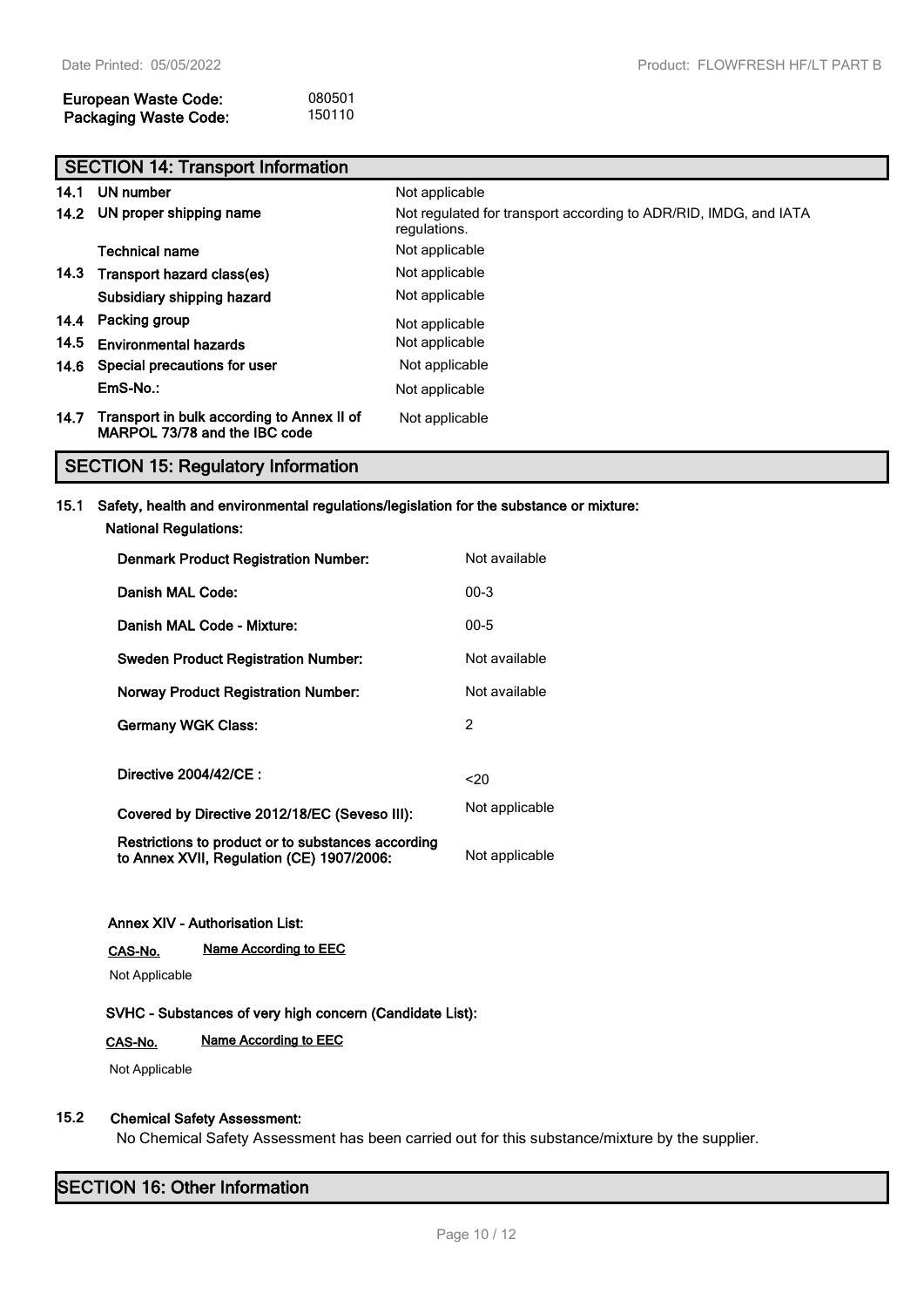#### **Text for CLP Hazard Statements shown in Section 3 describing each ingredient:**

| H315             | Causes skin irritation.                                                    |
|------------------|----------------------------------------------------------------------------|
| H317             | May cause an allergic skin reaction.                                       |
| H319             | Causes serious eye irritation.                                             |
| H332             | Harmful if inhaled.                                                        |
| H334             | May cause allergy or asthma symptoms or breathing difficulties if inhaled. |
| H335             | May cause respiratory irritation.                                          |
| H <sub>351</sub> | Suspected of causing cancer.                                               |
| H373             | May cause damage to organs through prolonged or repeated exposure.         |

#### **Reasons for revision**

Substance and/or Product Properties Changed in Section(s):

15 - Regulatory Information

This Safety Data Sheet (SDS) has been revised to meet the new EU CLP requirements. There have been both formatting and content changes based on the CLP classification (if applicable), please review each section of the SDS for specific changes.

List of References:

This Safety Data Sheet was compiled with data and information from the following sources:

The Ariel Regulatory Database provided by the 3E Corporation in Copenhagen, Denmark; European Union Commission Regulation No. 1907/2006 on REACH as amended within Commission Regulation (EU) 2015/830; European Union (EC) Regulation No. 1272/2008 on the classification, labelling and packaging of substances and mixtures (CLP Regulation) and subsequent technical progress adaptations (ATP);

EU Council Decision 2000/532/EC and its Annex entitled "List of Wastes".

#### Acronym & Abbreviation Key:

| <b>CLP</b>    | Classification, Labeling & Packaging Regulation                        |
|---------------|------------------------------------------------------------------------|
| EC            | European Commission                                                    |
| EU            | European Union                                                         |
| US            | United States                                                          |
| CAS           | Chemical Abstract Service                                              |
| <b>EINECS</b> | European Inventory of Existing Chemical Substances                     |
| <b>REACH</b>  | Registration, Evaluation, Authorization of Chemicals Regulation        |
| <b>GHS</b>    | Globally Harmonized System of Classification and Labeling of Chemicals |
| LTEL          | Long term exposure limit                                               |
| STEL          | Short term exposure limit                                              |
| OEL           | Occupational exposure limit                                            |
| ppm           | Parts per million                                                      |
| mq/m3         | Milligrams per cubic meter                                             |
| TLV           | Threshold Limit Value                                                  |
| ACGIH         | American Conference of Governmental Industrial Hygienists              |
| OSHA          | Occupational Safety & Health Administration                            |
| <b>PEL</b>    | Permissible Exposure Limits                                            |
| <b>VOC</b>    | Volatile organic compounds                                             |
| q/1           | Grams per liter                                                        |
| mg/kg         | Milligrams per kilogram                                                |
| N/A           | Not applicable                                                         |
| LD50          | Lethal dose at 50%                                                     |
| LC50          | Lethal concentration at 50%                                            |
| EC50          | Half maximal effective concentration                                   |
| IC50          | Half maximal inhibitory concentration                                  |
| PBT           | Persistent bioaccumulative toxic chemical                              |
| vPvB          | Very persistent and very bioaccumulative                               |
| EEC           | European Economic Community                                            |
| ADR           | International Transport of Dangerous Goods by Road                     |
| <b>RID</b>    | International Transport of Dangerous Goods by Rail                     |
| UN            | United Nations                                                         |
| IMDG          | International Maritime Dangerous Goods Code                            |
| <b>IATA</b>   | International Air Transport Association                                |
|               |                                                                        |